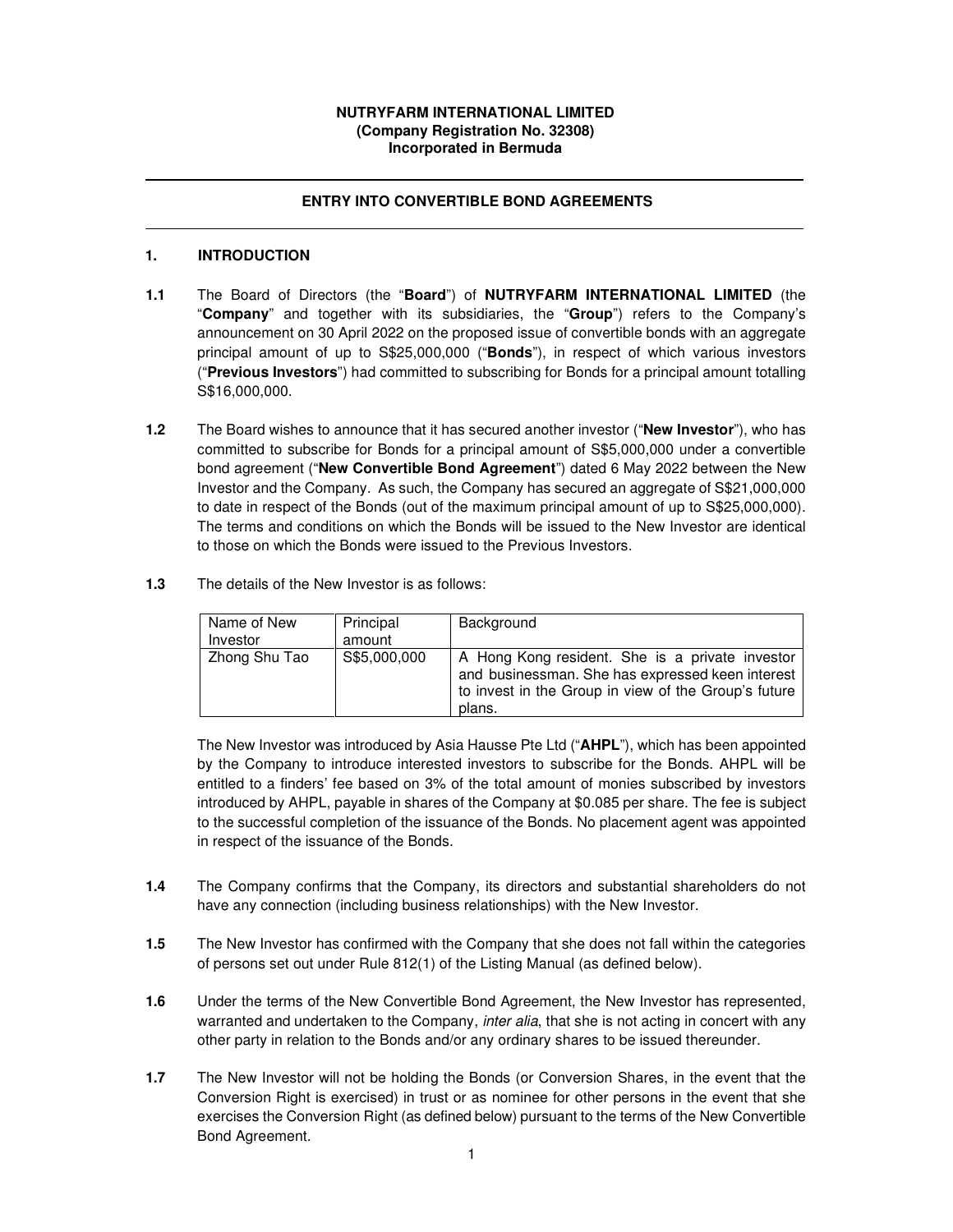- **1.8** There are no share borrowing arrangements to facilitate the issuance of the Bonds.
- **1.9** The Company has no existing warrants or other convertibles.

The information set out in paragraphs 1.3 to 1.7 was provided by the New Investor, which has been extracted and reproduced herein. In respect of such information, the directors have not independently verified the accuracy and correctness of the same and the directors' responsibility is limited to the proper extraction and reproduction herein in the context that the information is being disclosed in this announcement.

# **2. THE BONDS**

## **2.1 The Convertible Bond Agreements**

The New Investor has agreed to subscribe for the Bonds issued by the Company pursuant to the New Convertible Bond Agreement which is on the same terms as the convertible bond agreements entered into by the Previous Investors (the New Convertible Bond Agreement and the convertible bond agreements entered into by the Previous Investors collectively, the "**Convertible Bond Agreements**"). The New Investor and the Previous Investors will be collectively referred to as the "**Investors**". Accordingly, any Bonds issued to an Investor ("**Bondholder**") in accordance with the Convertible Bond Agreements may be converted into Conversion Shares (as defined below) on the terms and subject to the conditions of the Convertible Bond Agreements.

## **2.2 Principal Terms**

The principal terms and conditions of the Convertible Bond Agreements are as follows:-

| <b>Issue Size</b> | Up to S\$25,000,000 in aggregate principal amount of the Bonds,<br>to be issued to the Investors and/or other prospective investors in<br>four (4) equal tranches for the principal amount, in the following<br>manner:                                                                                                                                                                                                              |
|-------------------|--------------------------------------------------------------------------------------------------------------------------------------------------------------------------------------------------------------------------------------------------------------------------------------------------------------------------------------------------------------------------------------------------------------------------------------|
|                   | (a) Seven (7) business days after the Company receives the<br>requisite approval from its shareholders at the extraordinary<br>general meeting ("EGM") to be convened to approve the<br>contemplated by the Convertible<br>transactions<br><b>Bond</b><br>Agreements ("Tranche 1 Completion Date"), the Investors<br>and/or other prospective investors shall subscribe for Bonds<br>for the principal amount of up to S\$6,250,000; |
|                   | (b) On the date falling 3 months after the Tranche 1 Completion<br>Date ("Tranche 2 Completion Date"), the Investors and/or<br>other prospective investors shall subscribe for Bonds for the<br>principal amount of up to S\$6,250,000,                                                                                                                                                                                              |
|                   | (c) On the date falling 3 months after the Tranche 2 Completion<br>Date ("Tranche 3 Completion Date"), the Investors and/or<br>other prospective investors shall subscribe for Bonds for the<br>principal amount of up to S\$6,250,000,                                                                                                                                                                                              |
|                   | (d) On the date falling 3 months after the Tranche 3 Completion                                                                                                                                                                                                                                                                                                                                                                      |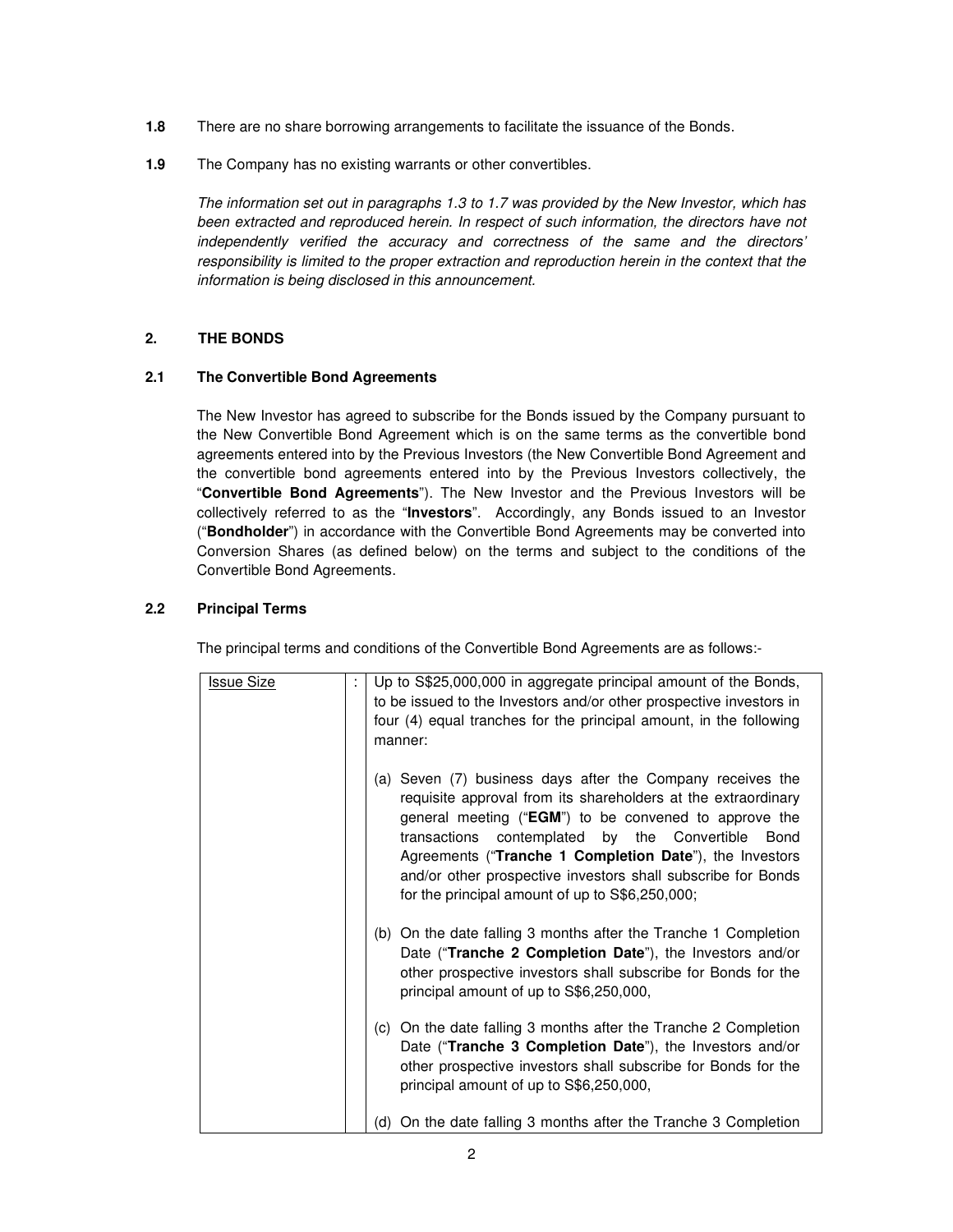|                                                                   |   | Date, the Investors and/or other prospective investors shall                                                                                                                                                                                                                                                                                                                                                                                                                                                                                                                                                                                                                                                                                                                                                                                                                                                                                                                                                                                                                                                                                                                                                                                                                                                          |  |
|-------------------------------------------------------------------|---|-----------------------------------------------------------------------------------------------------------------------------------------------------------------------------------------------------------------------------------------------------------------------------------------------------------------------------------------------------------------------------------------------------------------------------------------------------------------------------------------------------------------------------------------------------------------------------------------------------------------------------------------------------------------------------------------------------------------------------------------------------------------------------------------------------------------------------------------------------------------------------------------------------------------------------------------------------------------------------------------------------------------------------------------------------------------------------------------------------------------------------------------------------------------------------------------------------------------------------------------------------------------------------------------------------------------------|--|
|                                                                   |   | subscribe for Bonds for the principal amount of up to                                                                                                                                                                                                                                                                                                                                                                                                                                                                                                                                                                                                                                                                                                                                                                                                                                                                                                                                                                                                                                                                                                                                                                                                                                                                 |  |
|                                                                   |   | S\$6,250,000 ("Tranche 4 Completion Date").                                                                                                                                                                                                                                                                                                                                                                                                                                                                                                                                                                                                                                                                                                                                                                                                                                                                                                                                                                                                                                                                                                                                                                                                                                                                           |  |
|                                                                   |   |                                                                                                                                                                                                                                                                                                                                                                                                                                                                                                                                                                                                                                                                                                                                                                                                                                                                                                                                                                                                                                                                                                                                                                                                                                                                                                                       |  |
|                                                                   |   | (each, a "Completion Date")                                                                                                                                                                                                                                                                                                                                                                                                                                                                                                                                                                                                                                                                                                                                                                                                                                                                                                                                                                                                                                                                                                                                                                                                                                                                                           |  |
| <b>Issue Price</b>                                                | t | 100% of the principal amount of the Bonds.                                                                                                                                                                                                                                                                                                                                                                                                                                                                                                                                                                                                                                                                                                                                                                                                                                                                                                                                                                                                                                                                                                                                                                                                                                                                            |  |
| <b>Interest</b>                                                   |   | The Bonds will bear simple interest at the rate of 6.75% per annum<br>on the principal amount of each tranche of Bonds from the date of<br>issue ("Issue Date") of such tranche of the Bonds up to and including<br>the date of redemption of such tranche of the Bonds.                                                                                                                                                                                                                                                                                                                                                                                                                                                                                                                                                                                                                                                                                                                                                                                                                                                                                                                                                                                                                                              |  |
| <b>Maturity Date</b>                                              | ÷ | The date that is three (3) years from the Issue Date of each tranche<br>of the Bonds ("Maturity Date").                                                                                                                                                                                                                                                                                                                                                                                                                                                                                                                                                                                                                                                                                                                                                                                                                                                                                                                                                                                                                                                                                                                                                                                                               |  |
| <b>Early Redemption</b><br>at the Option of the<br><b>Company</b> | t | The Company may, at any time within the period commencing the<br>twelveth (12) month from the Issue Date up until the Maturity Date of<br>the relevant tranche of Bonds, (i) having served at least ten (10) days'<br>prior written notice ("Company Redemption Notice") to the<br>Bondholder (which notice shall specify the date of the redemption of<br>such tranche of the Bonds, which shall fall no less than fifteen (15)<br>days after the date of the Bondholder's receipt of the Company<br>Redemption Notice ("Company Redemption Date")), and (ii) having<br>not received any conversion notice from the Bondholder within fifteen<br>(15) days after the date of receipt of the Company Redemption Notice<br>("Company Redemption Conversion Period"), redeem all (and not<br>some only) of the relevant tranche of the Bonds then outstanding at<br>105% of their principal amount, together with all accrued and unpaid<br>interest that was scheduled to be paid to (but excluding) the<br>Company Redemption Date. Partial redemption of any tranche of the<br>Bonds shall not be allowed in the case of an early redemption before<br>the Maturity Date of such tranche of Bonds.                                                                                                                   |  |
| Redemption at the<br>Option of the<br>Bondholder                  | ÷ | Without prejudice to the right of Bondholder to exercise the<br>Conversion Right, the Bondholder shall before the Maturity Date of<br>the relevant tranche of Bonds, having served at least ten (10) days'<br>prior written notice ("Bondholder Redemption Notice") to the<br>Company (which notice shall specify the date of the redemption of<br>such tranche of the Bonds, which shall fall no less than fifteen (15)<br>days after the date of the Company's receipt of the Bondholder<br>Redemption Notice ("Bondholder Redemption Date")), have the<br>option to redeem all or some only of the relevant tranche of Bonds<br>then outstanding at 100% of their principal amount, together with all<br>accrued and unpaid interest that was scheduled to be paid to (but<br>excluding) the Bondholder Redemption Date, upon the occurrence of<br>any of the following events (each a "Bondholder Redemption<br>Event"):-<br>(a) the Company fails to pay any amount due to the Bondholder<br>under the terms and conditions of the Bonds set out in the<br>Convertible Bond Agreements on the due date, if so payable;<br>(b) the Company fails to deliver or cause to be delivered Conversion<br>Shares as and when Conversion Shares are required to be<br>delivered following exercise of a Conversion Right; |  |
|                                                                   |   | (c) the Company or any company in the Group institutes or has<br>instituted against it a proceeding seeking a judgment of<br>insolvency or bankruptcy or any other relief under any<br>bankruptcy or insolvency law or other similar law affecting                                                                                                                                                                                                                                                                                                                                                                                                                                                                                                                                                                                                                                                                                                                                                                                                                                                                                                                                                                                                                                                                    |  |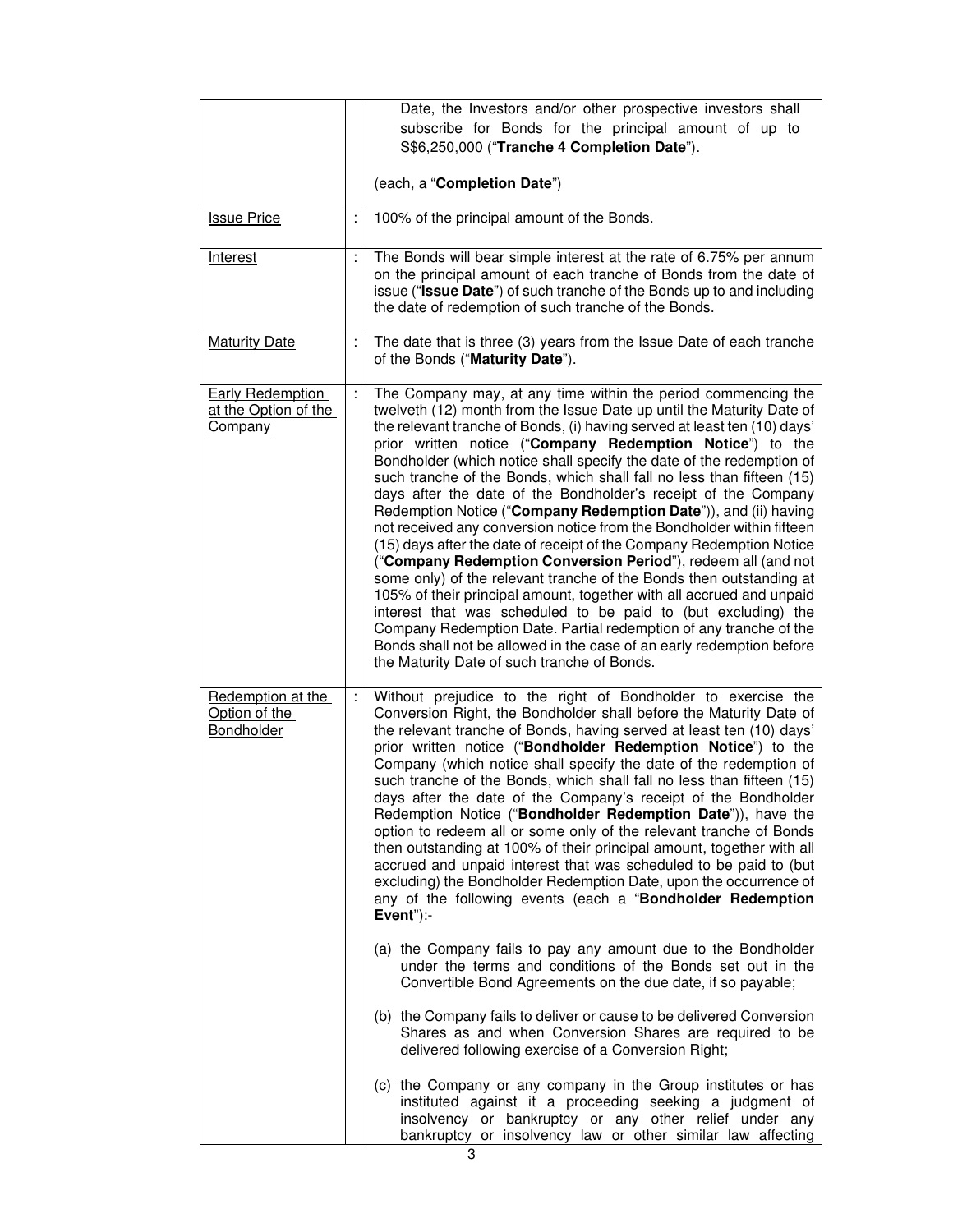|                                               |    | creditors' rights, or a petition and/or application is presented for<br>winding-up,<br>bankruptcy,<br>liquidation<br>dissolution,<br>its<br>administration, judicial management, provisional supervision or<br>reorganisation (by way of voluntary arrangement, scheme of<br>arrangement or otherwise); or<br>(d) if the Shares cease to be listed or admitted to trading on the SGX-<br>ST or suspended for a period equal to or exceeding five (5)<br>trading days.                                                                                                                                                                                                                                                                                            |
|-----------------------------------------------|----|------------------------------------------------------------------------------------------------------------------------------------------------------------------------------------------------------------------------------------------------------------------------------------------------------------------------------------------------------------------------------------------------------------------------------------------------------------------------------------------------------------------------------------------------------------------------------------------------------------------------------------------------------------------------------------------------------------------------------------------------------------------|
| Redemption upon<br><b>Maturity</b>            |    | Any tranche of Bonds which are not previously redeemed or<br>cancelled by the Company shall be redeemed by the Company at<br>100% of their principal amount together with all accrued and unpaid<br>interest that was scheduled to be paid by the Company on the<br>Maturity Date. The Bonds may not be redeemed prior to the Maturity<br>Date of the relevant tranche of Bonds other than in accordance with<br>the terms and conditions of the convertible bonds set out in the<br>Convertible Bond Agreements. The Company shall announce the<br>maturity of the relevant tranche of Bonds and shall deliver to the<br>Bondholder a notice of the maturity of the relevant tranche of Bonds<br>no later than one (1) month before the relevant Maturity Date. |
| <b>Purchase</b>                               | ÷  | The Company and/or any of its related corporations may at any time<br>purchase Bonds from the Bondholder at any price. All Bonds<br>purchased by or on behalf of the Company or any of its related<br>corporations may be surrendered for cancellation by and, if so<br>surrendered, shall together with all Bonds redeemed by the<br>Company, be cancelled forthwith.                                                                                                                                                                                                                                                                                                                                                                                           |
| <b>Conversion Price</b>                       | Ť, | S\$0.085 for each ordinary share ("Conversion Price").                                                                                                                                                                                                                                                                                                                                                                                                                                                                                                                                                                                                                                                                                                           |
| Adjustments to the<br><b>Conversion Price</b> | ÷, | No adjustments to the Conversion Price shall be made in respect of<br>any issue of shares and/or convertible securities and/or warrants by<br>the Company, and/or in the event of any rights issue, bonus issue,<br>subdivision or consolidation of shares or other capitalization issues<br>by the Company, save as follows:<br>(a) In the event that a share consolidation exercise of the<br>Company ("Share Consolidation Exercise") occurs, the<br>Conversion Price shall be adjusted as follows:-                                                                                                                                                                                                                                                          |
|                                               |    | Aggregate number of issued and paid-up<br>shares immediately before such<br><b>Share Consolidation Exercise</b><br>x X<br>New<br>Aggregate number of issued and fully paid-up<br>$Conversion =$<br>Price<br>shares immediately after such<br><b>Share Consolidation Exercise</b>                                                                                                                                                                                                                                                                                                                                                                                                                                                                                 |
|                                               |    | $X =$ existing Conversion Price                                                                                                                                                                                                                                                                                                                                                                                                                                                                                                                                                                                                                                                                                                                                  |
|                                               |    | Such adjustments will be effective from the close of stock<br>exchange business day (i.e. any day other than a Saturday or<br>Sunday on which the SGX-ST is open for securities trading)<br>immediately preceding the date on which the consolidation<br>becomes effective.                                                                                                                                                                                                                                                                                                                                                                                                                                                                                      |
|                                               |    | (b) The Company may also, in consultation with the Bondholder,                                                                                                                                                                                                                                                                                                                                                                                                                                                                                                                                                                                                                                                                                                   |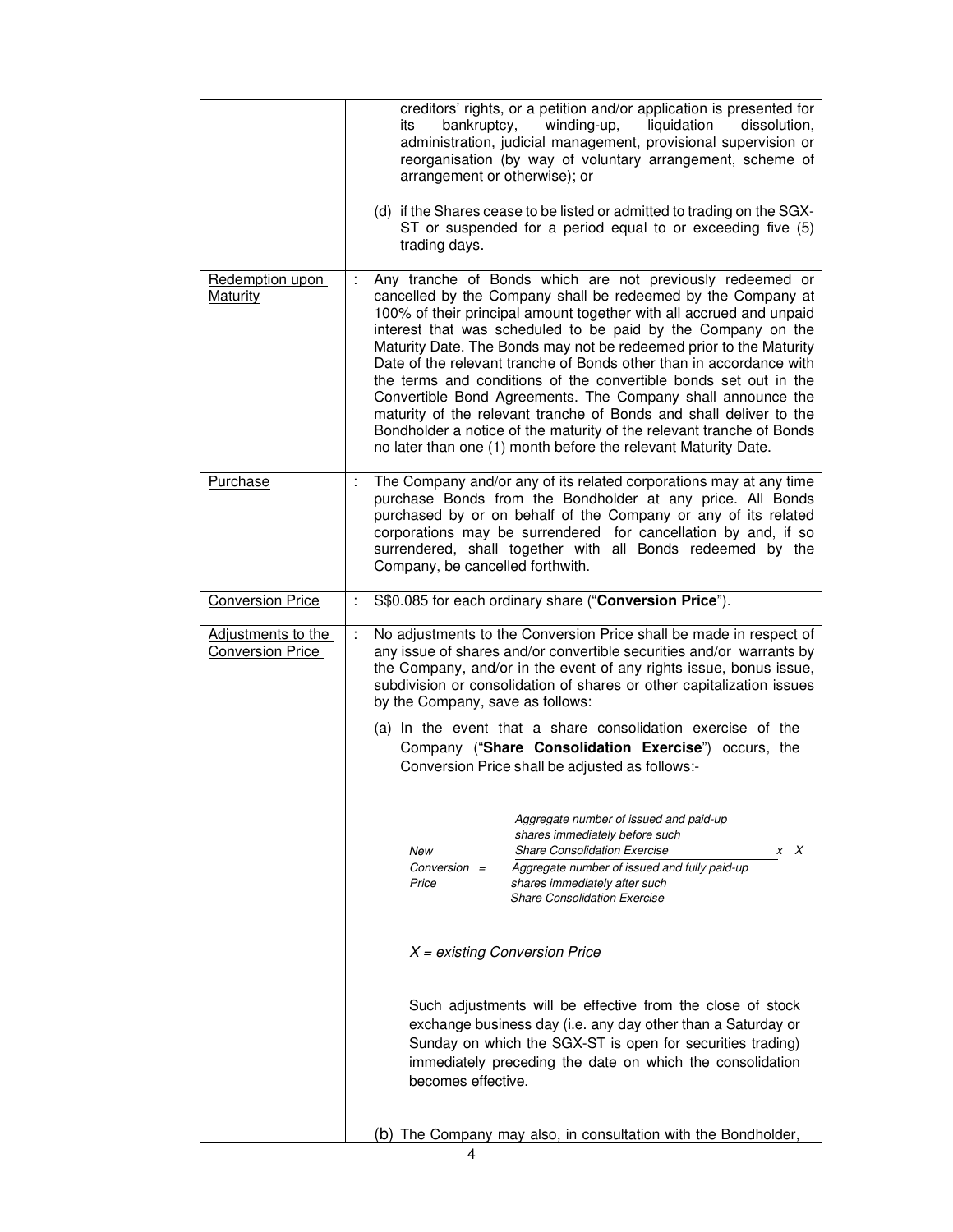|                                                    |    | effect such other adjustments to the Conversion Price as may<br>be required to comply with mandatory provisions of Singapore<br>law and/or the requirements of the SGX-ST.                                                                                                                                                                                                                                                                                                                                                                                                                                                                                                                                                                                                                                                                                                                   |
|----------------------------------------------------|----|----------------------------------------------------------------------------------------------------------------------------------------------------------------------------------------------------------------------------------------------------------------------------------------------------------------------------------------------------------------------------------------------------------------------------------------------------------------------------------------------------------------------------------------------------------------------------------------------------------------------------------------------------------------------------------------------------------------------------------------------------------------------------------------------------------------------------------------------------------------------------------------------|
| <b>Voluntary</b><br>Conversion                     |    | The Bondholder may convert all or part of the outstanding Bonds and<br>any accrued and unpaid interest in respect of each Bond (if and<br>where the Bondholder waives its right for cash payment of such<br>amount) (which together constitute the "Conversion Monies") into<br>new ordinary shares ("Conversion Shares") at the Conversion Price<br>at any time within the period from the Issue Date of the relevant<br>tranche of Bonds and up until the Maturity Date ("Conversion<br>Period") of the relevant tranche of Bonds ("Conversion Right"),<br>Provided always that the Bondholder shall not have a Conversion<br>Right in respect of such respective Bonds in the event that (i) the<br>Company serves a Company Redemption Notice and the Company<br>Redemption Conversion Period has expired, or (ii) the Bondholder<br>has served a Bondholder Redemption Notice.          |
| Status of the<br>Convertible Bonds                 |    | <b>Bonds</b><br>constitute<br>unsecured,<br>direct,<br>subordinated<br>The<br>and<br>unconditional obligations of the Company which shall at all times rank<br>pari passu and without any preference or priority among themselves.                                                                                                                                                                                                                                                                                                                                                                                                                                                                                                                                                                                                                                                           |
| Status of the<br><b>Conversion Shares</b>          | ÷, | The Bonds will be converted into ordinary shares in the capital of the<br>Company, which have the rights set out in the Bye-laws. The new<br>ordinary shares shall rank pari passu with ordinary shares in issue<br>on the conversion date and shall carry the right to receive all<br>dividends and other distributions declared after the conversion date.                                                                                                                                                                                                                                                                                                                                                                                                                                                                                                                                 |
| Representations,<br>Warranties and<br>Undertakings | Ť, | The Investors represent, warrant and undertake to the Company that:<br>(a) they shall not seek for the rights to appoint a director to the board<br>of directors of the Company or to seek for the removal of any<br>board members of the Company; and<br>(b) they shall not exercise their Conversion Right if the total number<br>of shares directly or deemed to be held by them and/or their<br>associates immediately before the exercise of the Conversion<br>Right, together with the number of Conversion Shares to be<br>issued and allotted upon conversion of the relevant Bonds, shall<br>result in the Investor, its concert parties and/or its associates<br>holding, directly or indirectly, shares representing fifteen per cent<br>(15%) or more of the total issued share capital of the Company<br>immediately after the issue and allotment of the Conversion<br>Shares. |
| <b>Governing Law</b>                               | ÷  | Singapore law.                                                                                                                                                                                                                                                                                                                                                                                                                                                                                                                                                                                                                                                                                                                                                                                                                                                                               |

No application has been or is intended to be made to any listing authority, stock exchange or other market for the Bonds to be listed or otherwise traded. Listing will be sought for the underlying shares arising from the conversion of the Bonds on the SGX-ST.

Notice of the maturity of the relevant tranche of Bonds will be sent at least one (1) month before the relevant Maturity Date to the Investor.

Where required by the SGX-ST, any material amendment to the terms of Bonds after issue to the advantage of the Bondholder will need to be approved by shareholders of the Company, except where the amendments are made pursuant to the terms of the issue. There shall not be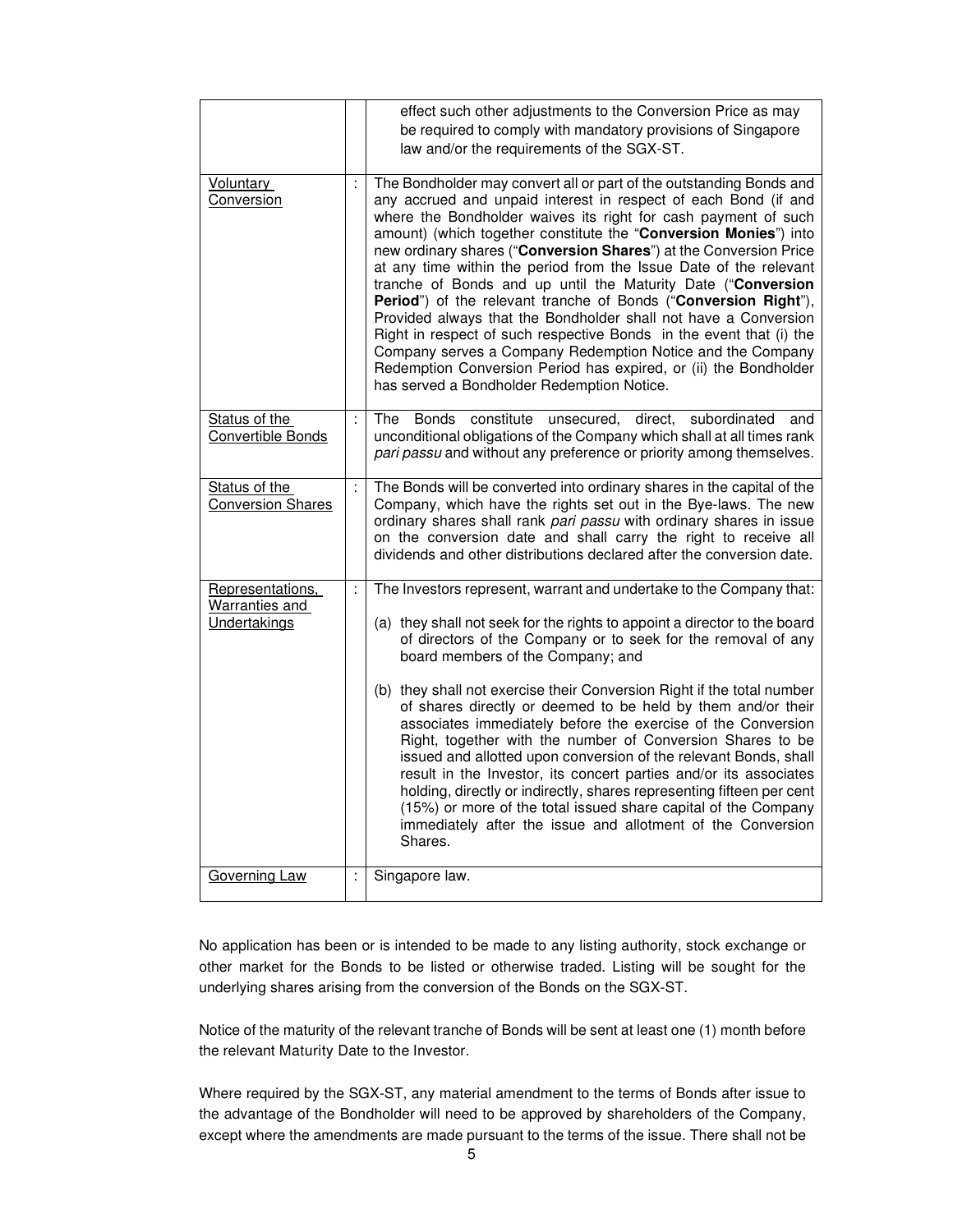any extension of the exercise period or replacement of the Bonds and/or changing of the Conversion Price and/or ratio of the Bonds other than in compliance with the Listing Manual of the SGX-ST ("**Listing Manual**").

The Conversion Price of S\$0.085 for each Conversion Share represents a premium of approximately 2.0% to the volume weighted average price of S\$0.0833 for trades done on the ordinary shares in the capital of the Company ("**Shares**") on the SGX-ST for the full market day on 4 April 2022 prior to the Company's shares being halted and subsequently suspended.

Pursuant to the Convertible Bond Agreements, up to 294,117,647 Conversion Shares may be issued in respect of the principal amount under the Bonds.

On the assumption that the Investors and the prospective investors elect to exercise the Conversion Right to convert Bonds having the aggregate principal amount of S\$25,000,000 upon receipt of the Bonds, and there is no adjustment to the Conversion Price of S\$0.085 per Conversion Share, the number of Conversion Shares that will be issued to the Investors in aggregate (with the number of Conversion Shares issued to each Investor being rounded down to the nearest number) will be 294,117,647. Upon completion of the issuance of 294,117,647 Conversion Shares:

- (i) the issuance of the Conversion Shares (in respect of the principal amount) will increase the issued and paid up share capital of the Company from 137,422,103 Shares to 431,539,750 Shares;
- (ii) the Conversion Shares (in respect of the principal amount) will represent approximately 214.02% of the existing issued and paid-up share capital of the Company as at the date of this announcement; and
- (iii) the Conversion Shares (in respect of the principal amount and the full interest repayable) will represent approximately 68.16% of the enlarged issued and paid-up share capital of the Company after the issue of the Conversion Shares.

The issuance of the Conversion Shares to the Investors will result in a transfer of controlling interest.

The Conversion Shares when issued and fully paid will rank pari passu in all respects with the existing Shares of the Company.

The Bonds are being issued in reliance on the exemption provided under Section 272B of the Securities and Futures Act 2001 (the "**SFA**"). As such, no prospectus or offer information statement will be issued by the Company in connection therewith.

The terms of the issuance of the Bonds does not contravene any laws and regulations governing the Company and the Bye-Laws of the Company.

The Company intends to convene an EGM to seek the approval of shareholders for the issuance of the Bonds. A circular containing information on the issuance of the Bonds, together with a notice of the EGM, will be despatched to shareholders in due course. The Company will be applying to the SGX-ST for the dealing in, listing and quotation of the Conversion Shares on the Official List of the SGX-ST and will make the necessary announcements once the approval-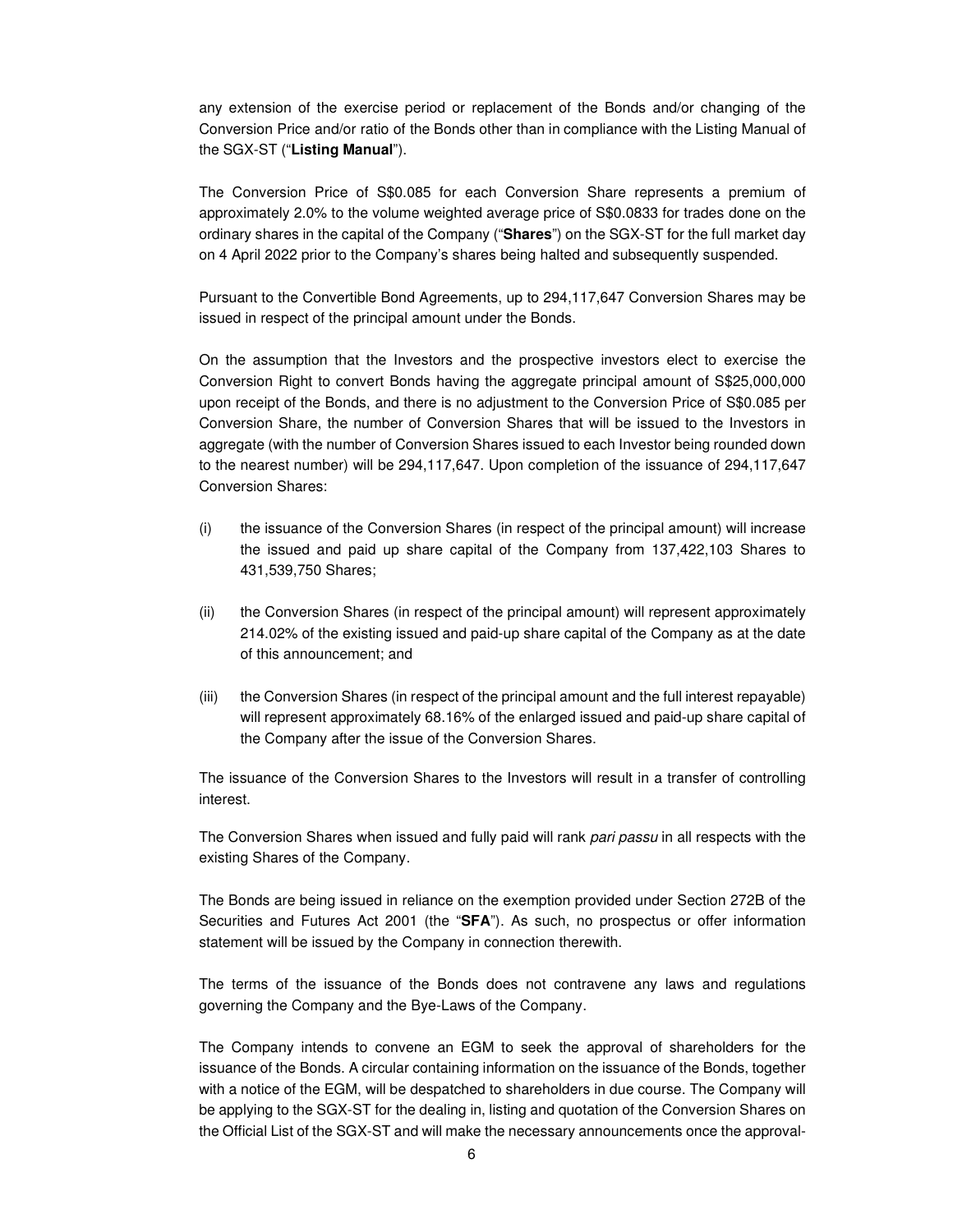in-principle of the listing and quotation of the Conversion Shares have been obtained from the SGX-ST.

### **2.3 CONDITIONS PRECEDENT**

Completion of the issuance of each tranche of the Bonds is conditional upon the fulfilment of the following conditions precedent:

- (a) approval in-principle for the listing and quotation of the Conversion Shares on the SGX-ST being obtained from the SGX-ST and, where such approval is subject to conditions, such conditions being acceptable to the Company and, to the extent that any conditions for the listing and quotation of the Conversion Shares on the SGX-ST are required to be fulfilled on or before the Completion Date, they are so fulfilled;
- (b) the approval of SGX-ST being obtained in respect of the transactions contemplated by the Convertible Bond Agreements;
- (c) the execution of a settlement agreement between the Company and Corpbond IV Limited;
- (d) each of the representations and warranties of the Investors set out in the Convertible Bond Agreements shall be true on and as of the Completion Date;
- (e) each of the covenants required to be performed or complied with by the Investors on or prior to the Completion Date has been performed and complied with;
- (f) the approval of the directors and shareholders of the Company being obtained in respect of the transactions contemplated by the Convertible Bond Agreements including but not limited to the issue and allotment of the ordinary shares in connection with the Bonds, and the same not having been withdrawn or revoked and if such consents or approvals are obtained subject to any conditions, such conditions being acceptable to the parties;
- (g) there not having been any event or discovery of any fact or circumstance which would affect, render untrue, incorrect or inaccurate or give rise to a material breach in any respect of any of the representations, warranties, agreements or undertakings on the part of the Investors contained or referred to in the Convertible Bond Agreements deemed to be repeated on each day down to the Completion Date in all respects with reference to the facts and circumstances existing on each such day; and
- (h) there having been no occurrence of any Bondholder Redemption Event at the Completion Date of each tranche.

The Company and the Investors ("**Parties**") shall use their best endeavours to fulfil the conditions precedent set out above as soon as reasonably practicable.

If any of the conditions as above is not satisfied on or before 30 September 2022 (or such other later date as the parties may agree) after the date of the Convertible Bond Agreements, the Convertible Bond Agreements shall ipso facto cease and determine thereafter, and no Party to a Convertible Bond Agreement will have any obligations or claims against the other Party save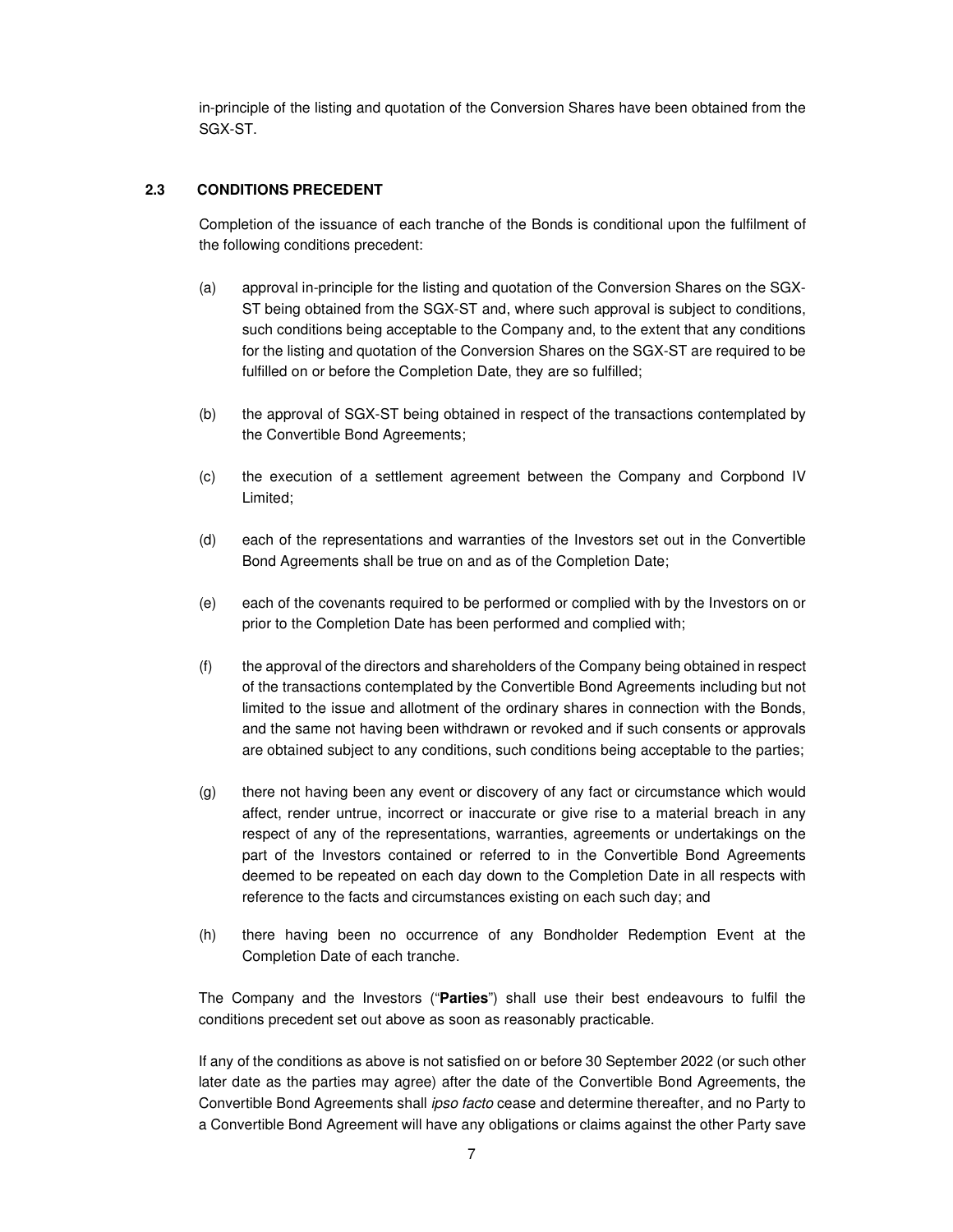in the event that the conditions are not satisfied due to any wilful or negligent actions by the first-mentioned Party.

### **3. RATIONALE AND USE OF PROCEEDS**

- **3.1** Proceeds from the Bond(s) issued by the Company pursuant to the Convertible Bond Agreements will be applied towards repayment of loans and / or general working capital in connection with the existing business and operations of the Group, in the following manner:
	- (a) no more than 90% of such proceeds will be applied towards repayments of loans; and
	- (b) the remaining of such proceeds will be applied towards general working capital.
- **3.2** The estimated net proceeds from the Bond(s), after deducting estimated expenses pertaining to the issuance of the Bonds of S\$830,000 is approximately S\$24,170,000 (the "**Net Proceeds**").
- **3.3** Pending the deployment of the Net Proceeds for the above-mentioned purposes, the Net Proceeds may be deposited with banks and/or financial institutions, invested in short-term money market instruments and/or marketable securities and/or debt instruments or used for any other purposes on a short-term basis as the Board may in their absolute discretion deem fit in the best interest of the Group, in accordance with the purpose of the Bonds, as set out above.
- **3.4** The Company will make periodic announcements as and when the Net Proceeds from the Bonds are materially disbursed and whether such use is in accordance with the stated use and the percentage allocation set out above. The Company will also provide a status report on the use of the Net Proceeds in the Company's annual report.
- **3.5** Where the Net Proceeds are used for general working capital purposes, the Company will disclose a breakdown with specific details on how the Net Proceeds have been applied in the respective announcements and status reports. Where there is any material deviation from the stated use of the Net Proceeds, the Company will announce the reason(s) for such deviation.

# **4. FINANCIAL EFFECTS OF THE ISSUANCE AND ALLOTMENT OF THE CONVERSION SHARES**

### **4.1 Bases and Assumptions**

The financial effects of the issuance and allotment of the Conversion Shares on the share capital, loss per Share ("**LPS**") and net tangible assets ("**NTA**") per Share of the Group have been prepared based on the audited consolidated financial statements of the Group for the financial year ended 30 September 2020 ("**FY2020**").

For illustration purposes only, the financial effects of the issuance and allotment of the Conversion Shares have been computed based on the following bases and assumptions:

(a) the financial impact on the consolidated NTA per Share of the Company is computed based on the assumption that the issuance and allotment of the Conversion Shares was completed on 30 September 2020;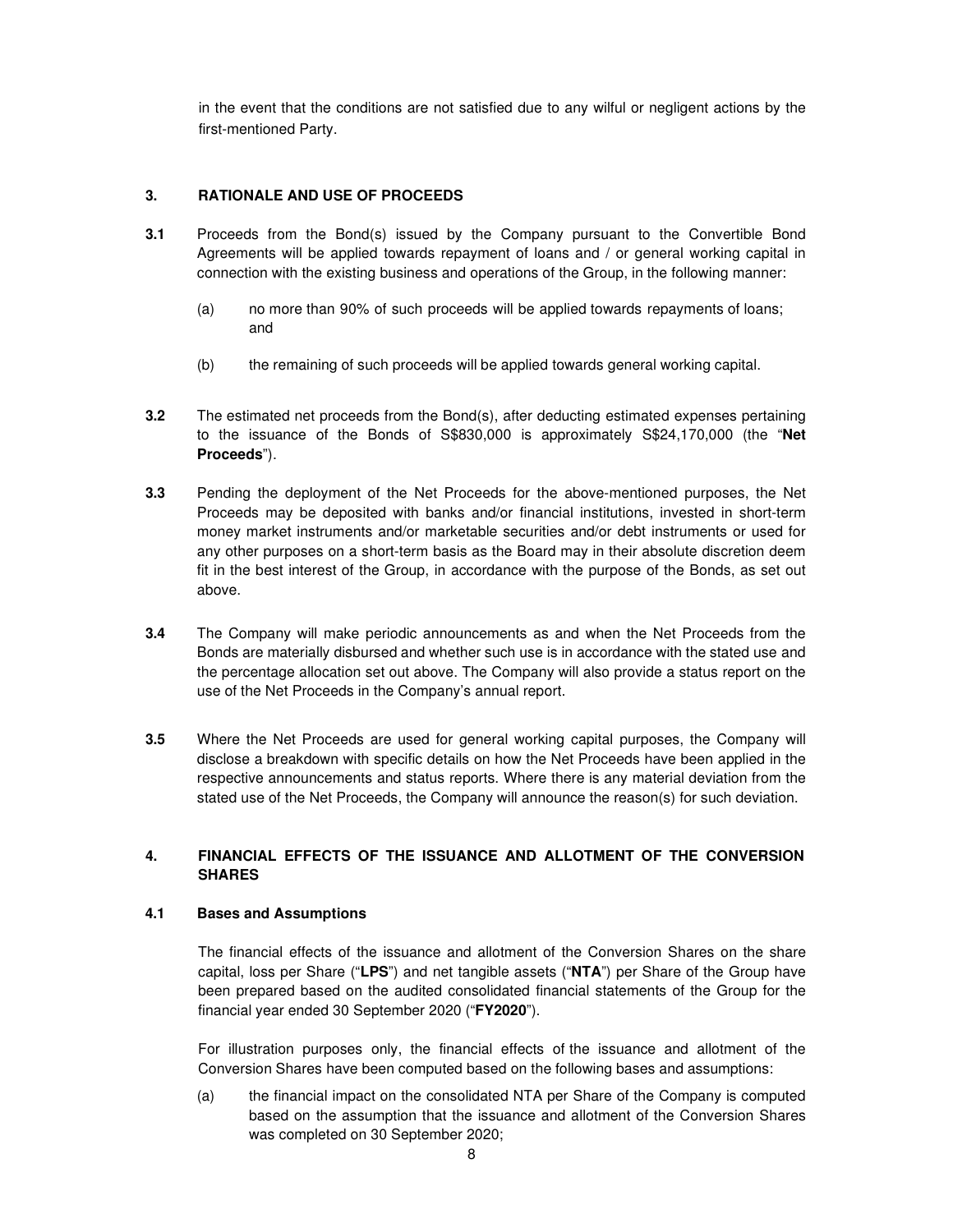- (b) the financial effects on the Company's consolidated LPS is computed based on the assumption that the issuance and allotment of the Conversion Shares was completed on 1 October 2020, being the beginning of the most recently completed financial year;
- (c) exchange rate of S\$1 to HK\$5.75
- (d) the Investors elect to exercise the Conversion Right to convert the amount of Bonds having the aggregate principal amount of S\$25,000,000;
- (e) no adjustments have been made to the Conversion Price; and
- (f) save for the interest expense for the Bond(s), the expenses in connection with the Convertible Bond Agreements have been disregarded.

### **4.2 Share Capital**

|                                                                                         | As at 30 September 2020 |                 |
|-----------------------------------------------------------------------------------------|-------------------------|-----------------|
|                                                                                         | No. of Shares           | <b>HK\$'000</b> |
| Issued share capital                                                                    | 96,422,103              | 9.642           |
| Add:-                                                                                   |                         |                 |
| Number of Conversion Shares to be issued and allotted                                   | 294.117.647             | 143,750         |
| Enlarged share capital after the completion of the issuance of<br>the Conversion Shares | 390,539,750             | 153,392         |

#### **4.3 NTA per Share**

|                                                                 | As at 30 September 2020 | After Issuance of<br><b>Conversion</b><br><b>Shares</b> |
|-----------------------------------------------------------------|-------------------------|---------------------------------------------------------|
| NTA attributable to Shareholders (HK\$'000)                     | 7.355                   | 151,105                                                 |
| Number of Shares                                                | 96,422,103              | 390,539,750                                             |
| NTA per Share attributable to Shareholders<br>(Hong Kong cents) | 7.63                    | 38.69                                                   |

#### **4.4 LPS**

|                                                     | As at 30 September 2020 | After Issuance of<br><b>Conversion</b><br><b>Shares</b> |
|-----------------------------------------------------|-------------------------|---------------------------------------------------------|
| Net loss attributable to Shareholders<br>(HK\$'000) | (48, 512)               | (48, 512)                                               |
| Weighted average number of Shares                   | 96.422.103              | 390,539,750                                             |
| LPS (Hong Kong cents)                               | (50.31)                 | (12.42)                                                 |

The pro forma financial effects of the issuance and allotment of the Conversion Shares are for illustrative purposes only and are, therefore, not indicative of the actual financial performance or position of the Company and the Group following completion of the issuance and allotment of the Conversion Shares.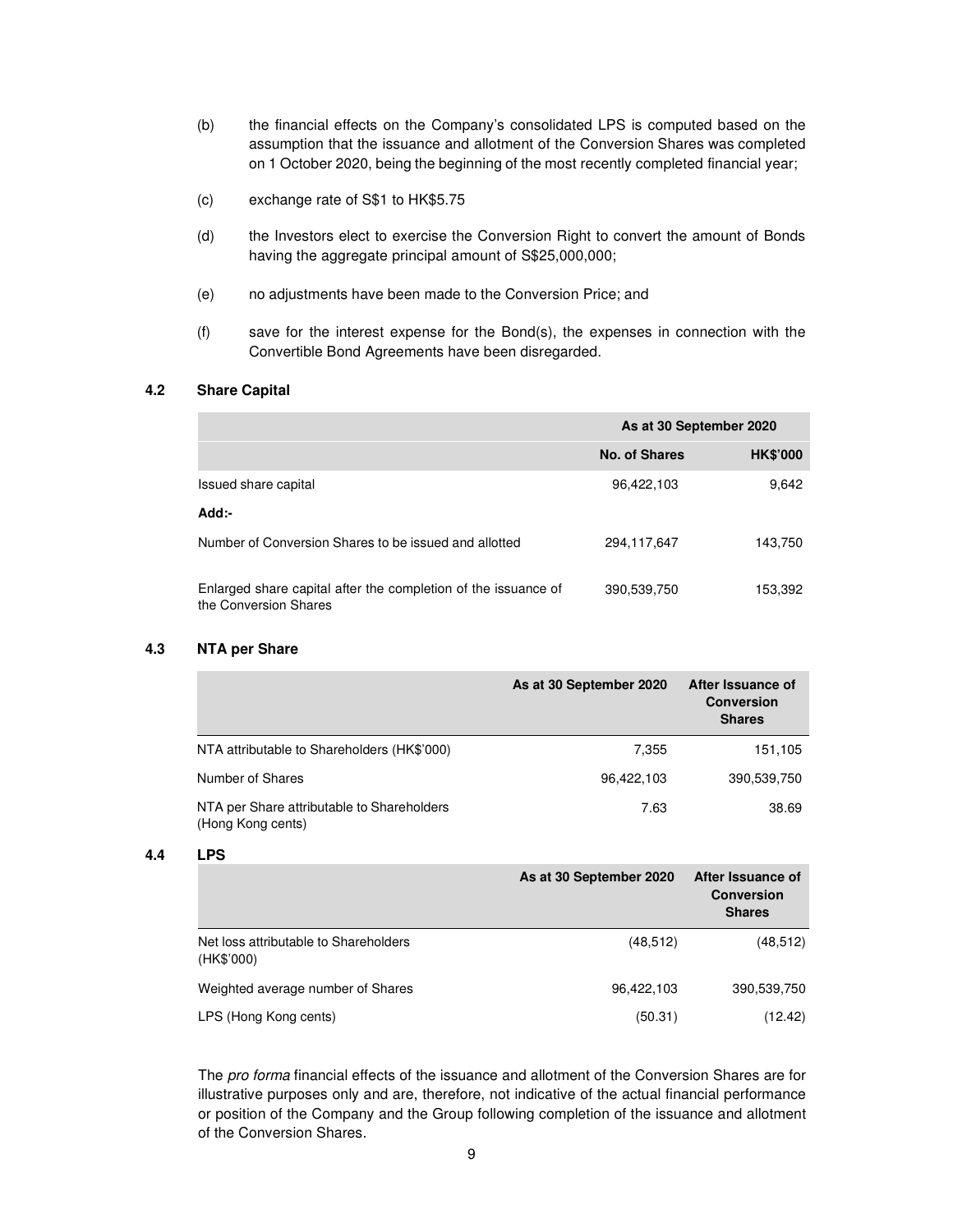#### **5. CHANGES IN SHAREHOLDING STRUCTURE**

Based on the issued share capital of the Company as at the date hereof, the following table sets out the impact of the percentage shareholding of existing shareholders following completion of issuance of 294,117,647 Conversion Shares, being the maximum number of Conversion Shares that can be issued on the assumptions set out above:

|                                                    |                      | Existing shareholding interests <sup>(6)</sup> | Shareholding interests after issuance<br>of the Conversion Shares |                                            |  |
|----------------------------------------------------|----------------------|------------------------------------------------|-------------------------------------------------------------------|--------------------------------------------|--|
|                                                    | <b>No. of Shares</b> | % of total issued<br>Shares <sup>(1)</sup>     | No. of Shares                                                     | % of total issued<br>Shares <sup>(2)</sup> |  |
| <b>Substantial</b><br><b>Shareholders</b>          |                      |                                                |                                                                   |                                            |  |
| Jia Li Jie                                         | 21,687,500           | 15.78                                          | 21,687,500                                                        | 5.03                                       |  |
| Cheng Meng                                         | 13,300,000           | 9.68                                           | 13,300,000                                                        | 3.08                                       |  |
| Tianci International <sup>(3)</sup>                | 10,000,000           | 7.28                                           | 10,000,000                                                        | 2.32                                       |  |
| Wu Yong Qiang <sup>(4)</sup>                       | 6,387,975            | 4.65                                           | 6,387,975                                                         | 1.48                                       |  |
| Zhang Xue Mei <sup>(5)</sup>                       | 2,800,000            | 2.04                                           | 2,800,000                                                         | 0.65                                       |  |
| <b>Other Shareholders</b>                          | 83,246,628           | 60.57                                          | 83,246,628                                                        | 19.29                                      |  |
|                                                    |                      |                                                |                                                                   |                                            |  |
| <b>Directors</b>                                   |                      |                                                |                                                                   |                                            |  |
| Wu Yong Qiang                                      | 6,387,975            | 4.65                                           | 6,387,975                                                         | 1.48                                       |  |
| Luo Shiyao                                         |                      |                                                | $\blacksquare$                                                    |                                            |  |
| David Lim                                          |                      |                                                |                                                                   |                                            |  |
| Eric Low                                           |                      |                                                |                                                                   |                                            |  |
| Ng Fang Yao                                        |                      |                                                |                                                                   |                                            |  |
| Terence Luk                                        |                      |                                                |                                                                   |                                            |  |
| <b>Investors</b>                                   |                      |                                                |                                                                   |                                            |  |
| <b>Allied Benefit</b><br><b>Enterprise Limited</b> |                      |                                                | 35,294,118                                                        | 8.18                                       |  |
| Forever Strong<br>Limited                          | $\overline{a}$       | $\blacksquare$                                 | 35,294,118                                                        | 8.18                                       |  |
| Yu Chien Pei                                       |                      | $\overline{a}$                                 | 58,823,529                                                        | 13.63                                      |  |
| Deng, Yi Ming                                      |                      |                                                | 58,823,529                                                        | 13.63                                      |  |
| Zhong Shu Tao                                      |                      |                                                | 58,823,529                                                        | 13.63                                      |  |
| Other prospective<br>investors                     |                      |                                                | 47,058,824                                                        | 11.00                                      |  |

#### **Notes:**

(1)

Based on the existing issued and paid-up share capital of Company of 137,422,103 Shares.

#### (2)

Based on the enlarged share capital of the Company of 431,539,750 Shares, after the issuance and allotment of 294,117,647 Conversion Shares.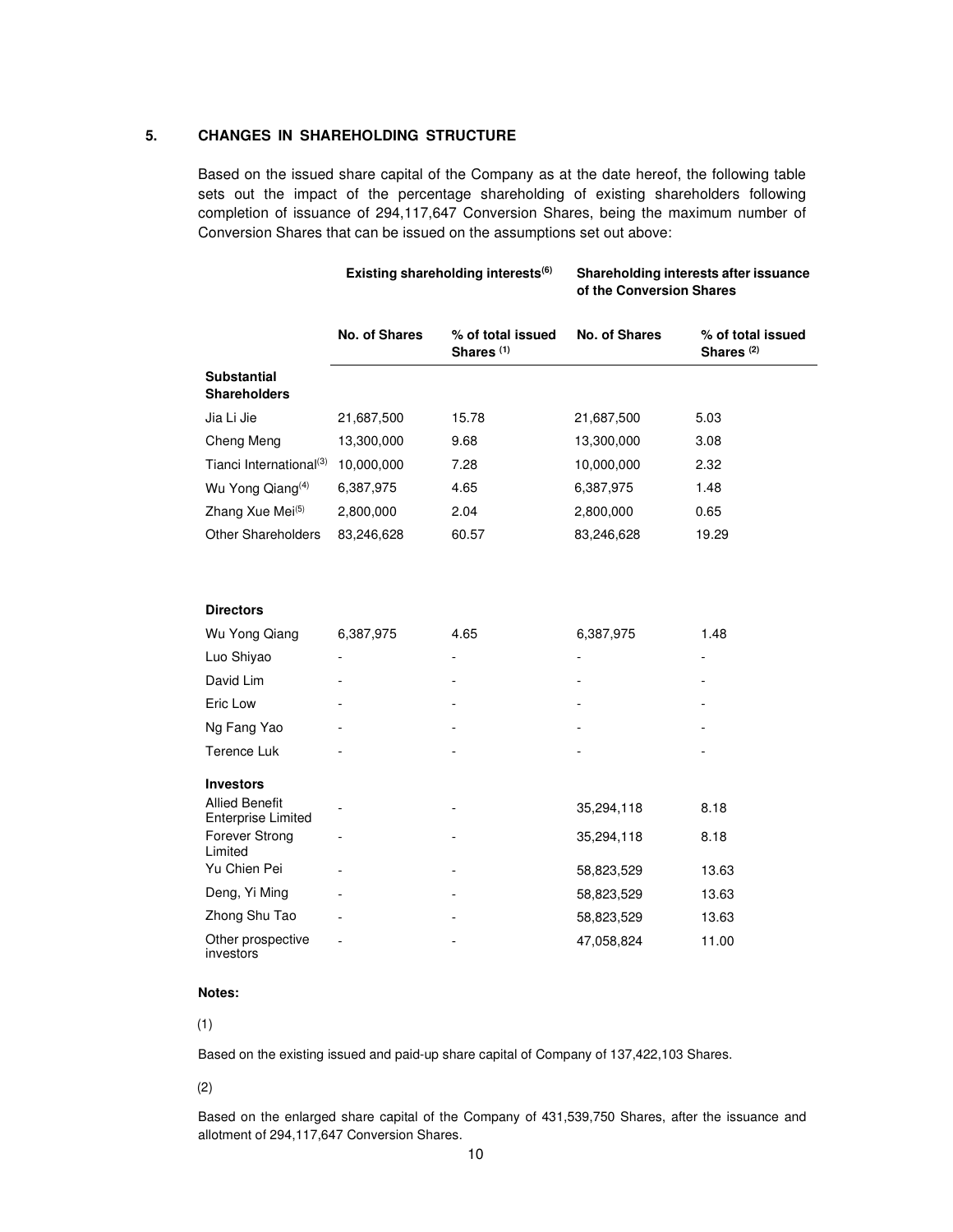(3)

Tianci International owned by sole shareholder, Wu Yong Qiang and he is the spouse of Zhang Xue Mei. By virtue of Section 4 of the Securities and Futures Act (Cap. 289), Tianci International deemed to be interested in the shares held under Wu Yong Qiang and (ii) the shares held under Zhang Xue Mei.

(4)

Wu Yong Qiang is the sole shareholder of Tianci International, he is the spouse of Zhang Xue Mei. By virtue of Section 4 of the Securities and Futures Act (Cap. 289), Wu Yong Qiang is deemed to be interested in the shares held under Tianci International and (ii) the shares held under Zhang Xue Mei.

(5)

Zhang Xue Mei is the spouse of Wu Yong Qiang. By virtue of Section 4 of the Securities and Futures Act (Cap. 289), Zhang Xue Mei is deemed to be interested in (i) the shares held under Tianci International and (ii) the shares held under Zhang Xue Mei.

(6)

Shareholding interests includes direct and deemed interests of the Shareholders.

## **6. RULE 812 AND INTERESTED PERSONS**

The Investors do not fall within the persons or groups of persons disallowed by the SGX-ST as set out under Rule 812 of the Listing Manual or are interested persons under Chapter 9 of the Listing Manual.

### **7. INTERESTS OF DIRECTORS AND SUBSTANTIAL SHAREHOLDERS**

Save for their respective shareholding interests in the Company and as disclosed in this announcement, none of the directors or their associates or, as far as the Company is aware, substantial shareholders or their associates, has any interest, direct or indirect, in the Convertible Bond Agreements or the issuance of Bonds thereunder.

### **8. DIRECTORS' RESPONSIBILITY STATEMENT**

The directors collectively and individually accept full responsibility for the accuracy of the information given in this Announcement and confirm after making all reasonable enquiries that, to the best of their knowledge and belief, this Announcement constitutes full and true disclosure of all material facts about the Convertible Bond Agreements, the Company and its subsidiaries, and the directors are not aware of any facts the omission of which would make any statement in this Announcement misleading. Where information in this Announcement has been extracted from published or otherwise publicly available sources or obtained from a named source, the sole responsibility of the directors has been to ensure that such information has been accurately and correctly extracted from those sources and/or reproduced in this Announcement in its proper form and context.

### **9. TRADING UPDATE**

The Company had on 11 April 2022 applied to the SGX-ST for the trading suspension of its